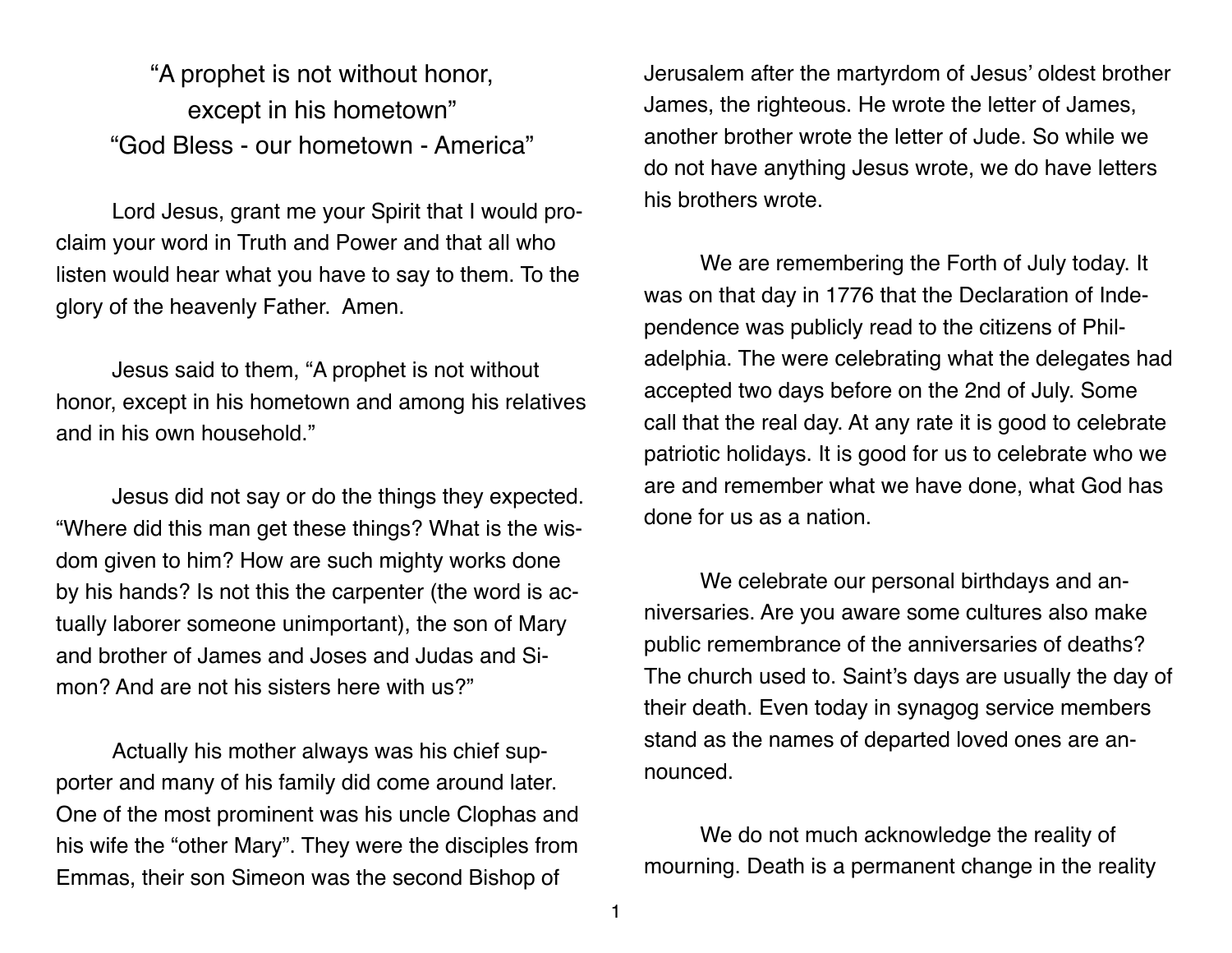of life. We may get used to someone being gone. We never get over what their presence meant in our lives. They leave a hole behind, that can never be really filled.

We remember this day many who have served this nation, they served us. Many are serving us today around the world, in unpleasant places and in some more enjoyable spots. They deserve our prayers, our thoughts, our thanks and appreciation.

They and we deserve much more. We must be sure that we are acting among the nations properly for correct reasons. God blesses what is righteous. However, just because we are believing Christians does not make us wise or mean our actions please God.

Luther said if everyone in a nation was a Christian and the rulers were Christians (which he said would never be) it would still not be a "Christian Nation". The same is true of the Church. If all were saved Christians, it would still not be a Christian Church. Nations and the church in so far as they are organizations are secular -worldly not spiritual - godly.

This weekend is also the 17th of Tammuz in the Jewish calendar. The people in Jesus' day celebrated their great holiday victories. But they did something more that we do not. They also remembered their significant defeats. This is the day that Moses broke the two tablets of stone on Mount Sinai, they day the walls of Jerusalem were breached, the destruction of the Temple Solomon built.

What good is it to remember defeat, disaster? To get us to be careful and act and speak wisely. All of know from personal experience how we learn to be careful, wise. Foolish mistakes, pain and suffering are powerful motivators. We do not learn so well from our successes. This nation has lived for 70 years on the success of WWII. We have not paid attention to, remembered, considered our national misadventures since. This time it will be a victory like another WWII. We are not even very good historians either.

God said to Ezekiel, "Son of man, I send you to the people of Israel, to nations of rebels, who have rebelled against me. They and their fathers have transgressed against me to this very day." People are running all around about the Supreme Court rulings this past weeks. They put on that we have been a Christian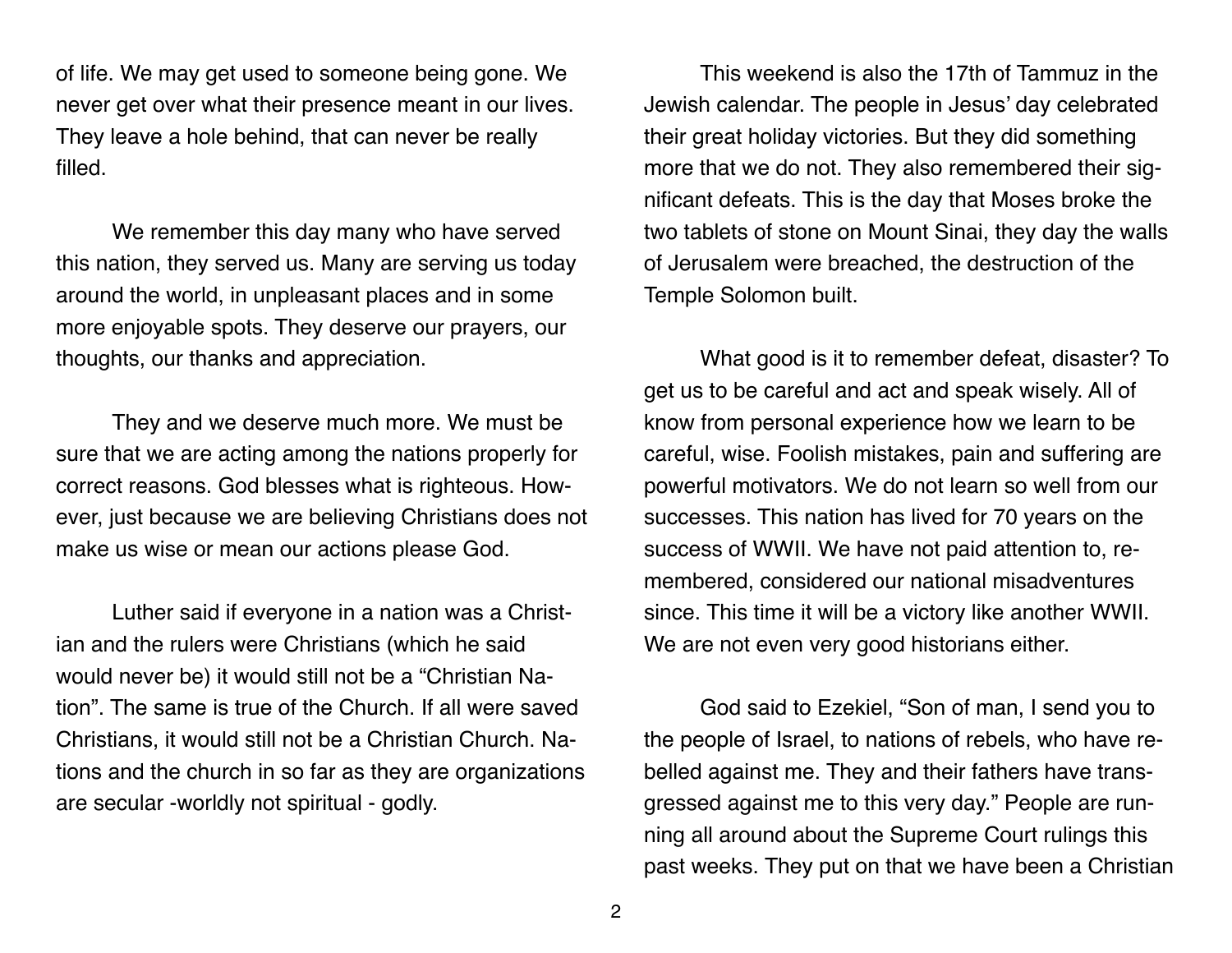nation until now. Saying 'Now since this God will be acting in judgment against this nation.' They have not been paying attention, remembering the many national misadventures that has been bringing shame to the Lord by our impenitent evils for a very long time.

No politician in this country can remain respected if he brings up horrible things this nation has done even though they are known around the world. What bothers me more is that is often true in Churches and Denominations. Publicly known shameful acts and words are overlooked, ignored. We begin our worship with confession and forgiveness. In my experience, I have not known clergy to apologize, repent, and especially not attempt to amend repair harm caused. I am not perfect. You all know that. If I cause injury, speak up let me know. If clergy cannot repent and attempt to smooth over, amend, damage, how can we expect the church members to do so.

The marks of the church is not that is always does and says the right things, we are sinners. The true indication of the church of a Christian is that the power and spirit of God bring love forgiveness, the gospel to hurting people and damaged places.

St. Paul wrote, "He said to me, "My grace is sufficient for you, for my power is made perfect in weakness." Therefore I will boast all the more gladly of my weaknesses, so that the power of Christ may rest upon me." So this means that today the 5th of July should be remembering all the bad stuff the nation has done.

No I think not. I think we need to remember our mistakes so we do not keep making them. When we remember our mistakes, imperfections, sins, we actually see clearly the greatness of our Lord's love for us, the reality of His forgiveness. Then too when we happen to notice someone who is not right, not doing well, someone who bothers us, offends us, we will be encouraged to love them, help them, encourage them without saying cruel words and hateful actions.

Scoldings do have a place and we have been helped to do better by some of them. But overdone, wrong time, place, person, they just make everything worse.

Think of this. Imagine visitors come here to worship. Covered with tattoos, pieced with rings, crudely dressed. How do we treat them? Do we invite them back? "My grace is sufficient for you, for my power is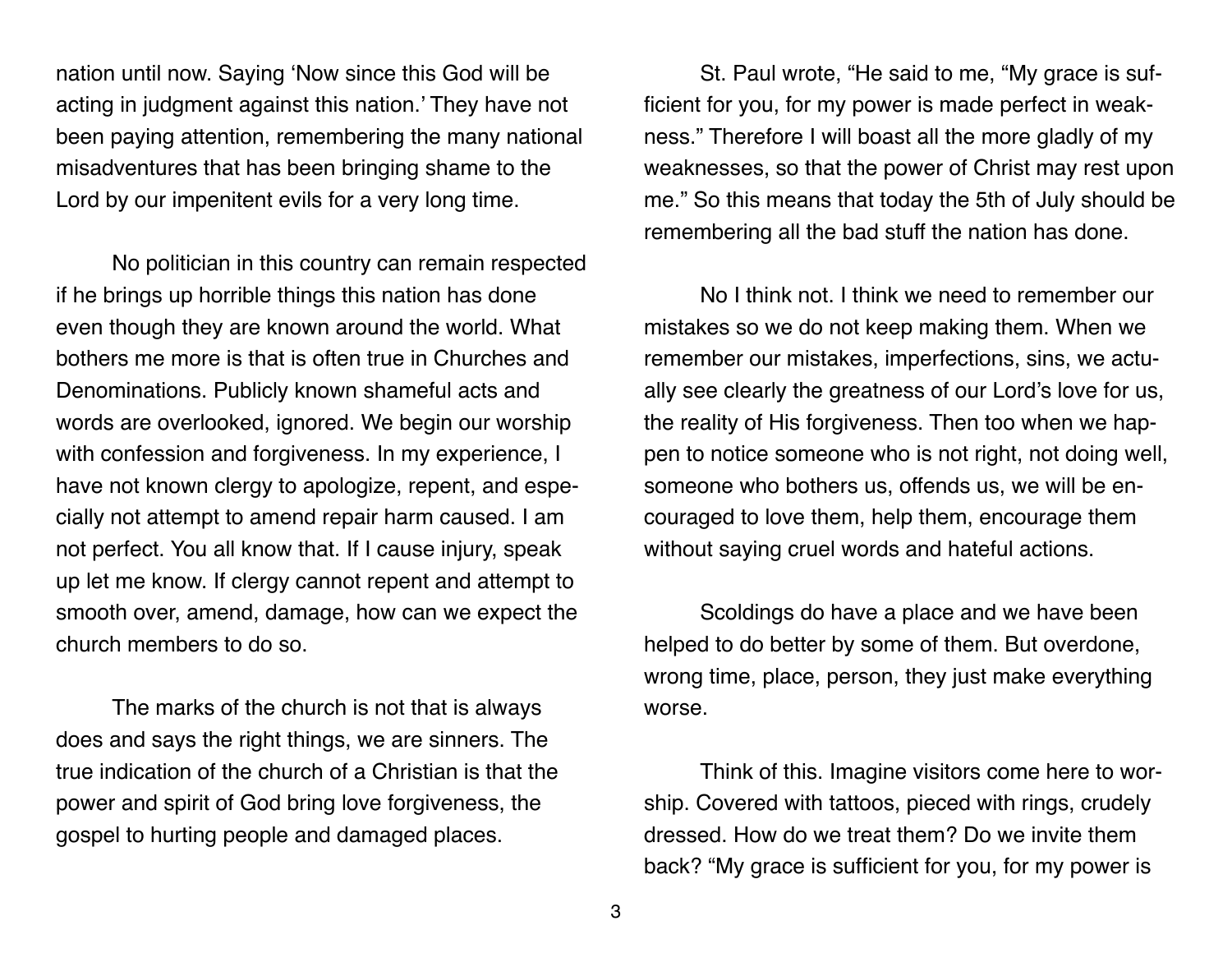made perfect in weakness." So anything goes! No not really. We live in an age that has twisted love, forgiveness, the gospel inside out to mean what they never meant before. Sin is still sin, evil is evil, it is wrong to do and say what God condemns.

God has given you love, victorious love beyond all understanding, you are held in His hands, your heart and mind are kept in Christ Jesus Amen.

Pass it on in the name and spirit of Jesus!

Comments about the Gay Marriage ruling. wrong fight over wrong issue

It would have been better for the USA to be like all the "historic Christian nations" of Europe and separate legal - civil marriage from Church ceremony. Then there would have been much less cause for argument

The Church in the US has brought shame on the name and cause of Christ by attacking some people for their behavior while not being concerned about the behavior in their own members. They give the message that flagrant promiscuous heterosexuals are praiseworthy and while faithful gay couples are going to hell. At least no one is complaining loudly about the rampant sexual focus in this society.

The Bible has a clear standard from beginning to end. Either marriage or celibacy, everything else is sin. There is no clear passage about self satisfaction.

Worth noting, in Jesus' day, Jewish - Christian society counted Male and Female and had three categories in between. Today many cultures, nations count male, female and third gender or other. We only count marriage or unmarried. There used to be other situations with legal protections.

Many of us know couples living together. We would be very upset to have them publicly shamed branded condemned sinners. Do they have to repent, change their living situation, before they would be welcome at worship? Many who support gay marriage are angry at the hypocrisy of outspoken Christians who claim to be speaking for a loving God.

 $sin$  does not should not  $=$  illegal. Never has been. Just because it is sinful does not mean it has to be illegal. And just because it is legal does not mean it is not sinful, condemned by God. The commandments about coveting are about taking legally what morally belongs to the other. It is anti Christian to have the government force all citizens to be saved Christians.